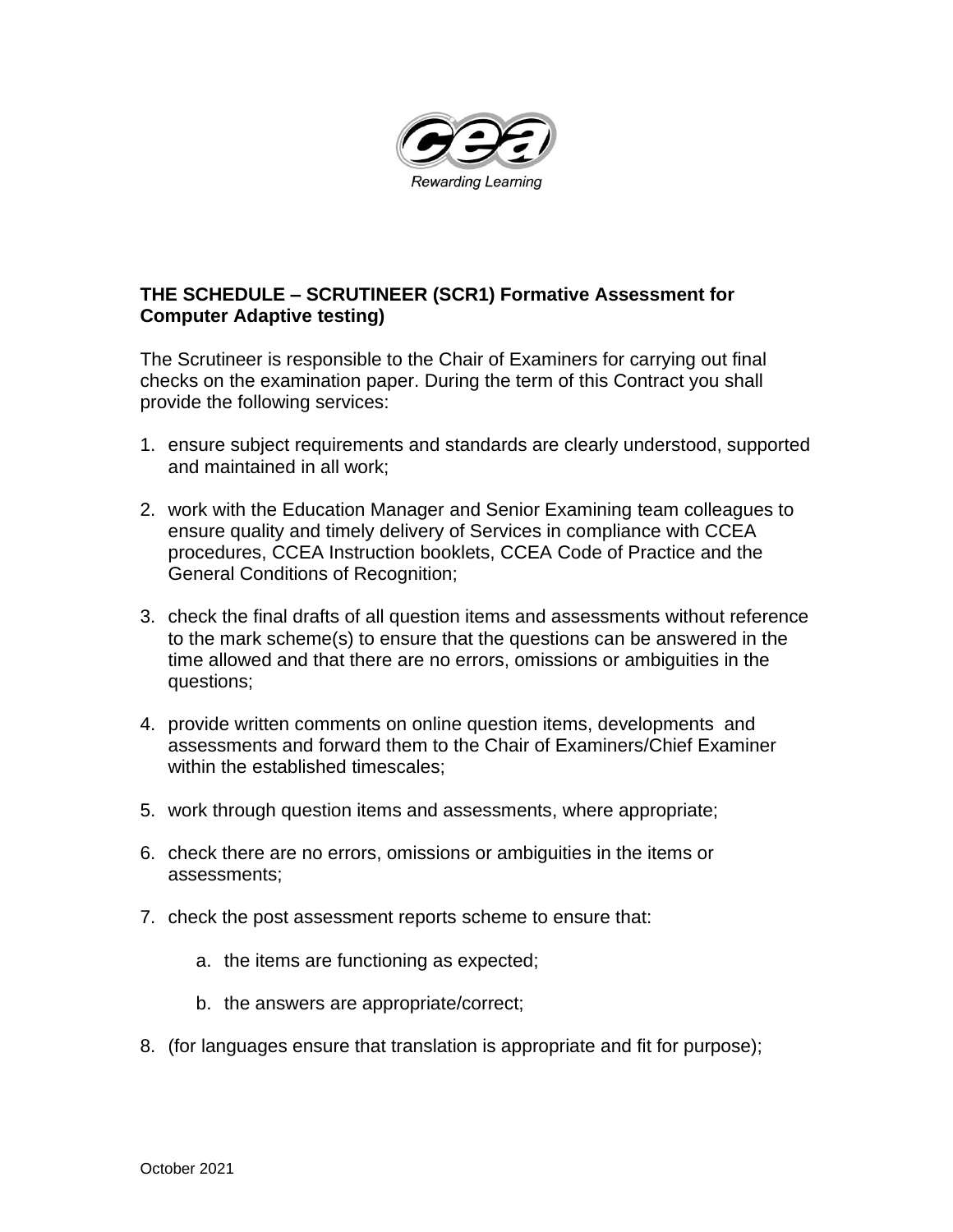- 9. prepare a written report which includes suggested solutions to issues/concerns;
- 10.ensure that all work for CCEA, including information exchanged at CEA meetings or whilst on CCEA business, remains confidential and is not discussed or reviewed in public places;
- 11.attend all meetings face to face or online, and to follow protocols as outlined by CCEA at the start of the meeting (meetings may be recorded depending on business need. Attendees will be notified of this before the meeting commences);
- 12.attend training courses arranged by CCEA, in relation to new methods, techniques of assessment and administrative procedures;
- 13.ensure that all work is carried out to a high standard and is completed within agreed deadlines;
- 14.engage in modernisation activities and assist in the development of materials in support of the relevant specification;
- 15.engage in contract performance management with the Education Manager;
- 16.support CCEA as directed with its strategic modernisation programme for examinations and assessments. This can include but is not limited to: reviewing and testing new technologies and processes, participating in pilot projects and providing detailed feedback to improve learning and development;
- 17.perform any other services such as CCEA may reasonably require in respect of/relevant to the development of examinations.

## **NO OF DAYS REQUIRED**

There are no specific days of the week in which the Supplier is required to carry out the Services. Work must be carried out in the Supplier's own time, and will be dependent on the number of question papers allocated.

## **CONFIDENTIALITY AND PROFESSIONAL INTEGRITY**

Please note that all examiners who are contracted to provide services for CCEA are required to maintain the confidentiality of assessment materials as described in Condition G4 of the General Conditions of Recognition – Maintaining Confidentiality of assessment materials. The General Conditions of Recognition state that: